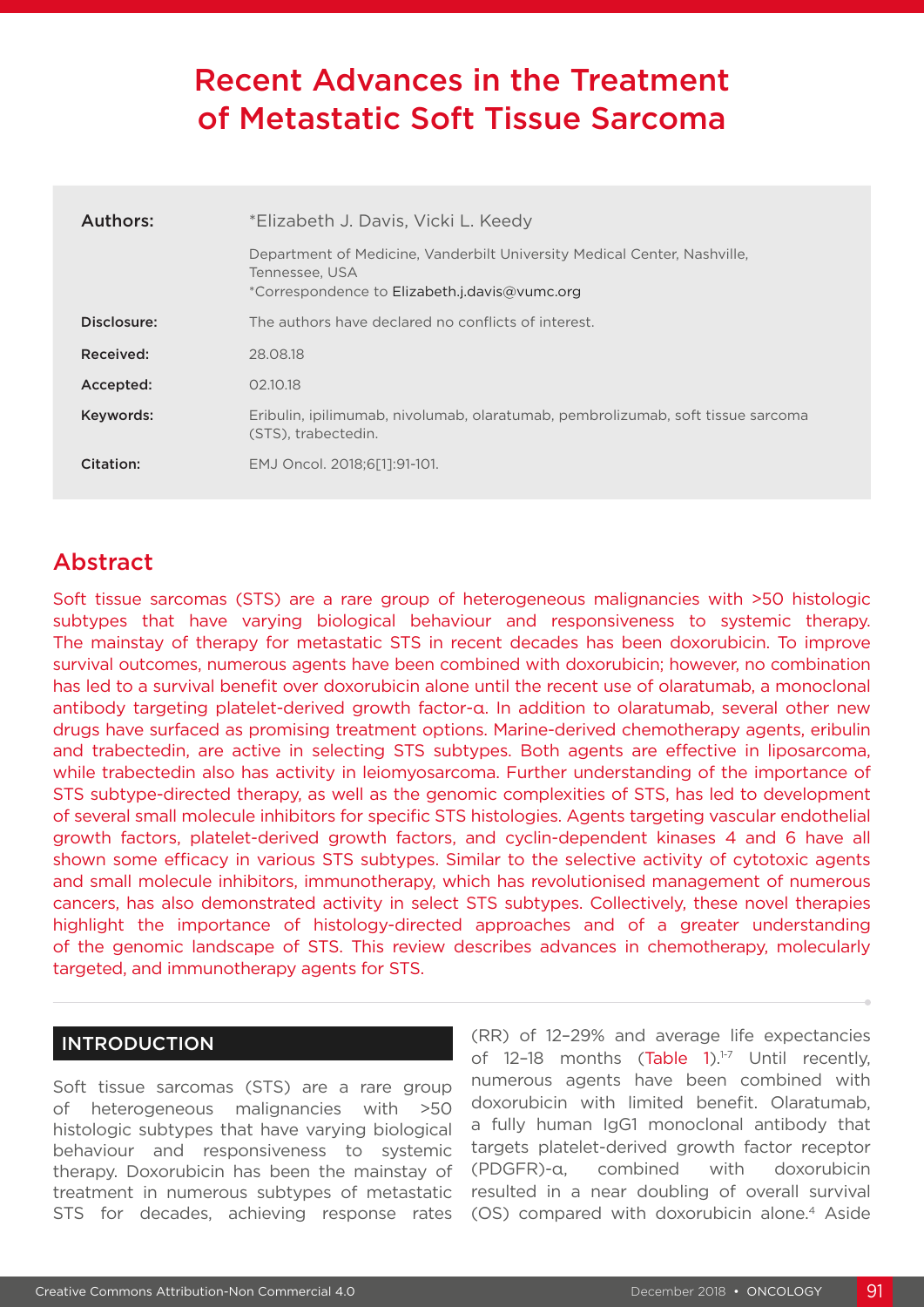from doxorubicin-based regimens, novel chemotherapy agents, eribulin and trabectedin, have demonstrated efficacy in the L-sarcomas, liposarcoma (LPS), and leiomyosarcoma (LMS), highlighting the role of histology-directed therapy for these malignancies.

Further understanding of the importance of subtype-directed therapy and the genomic complexities of STS has led to the development of small molecule inhibitors for certain STS histologies (Table 2).<sup>8-13</sup> Tyrosine kinase inhibitors (TKI) (imatinib, sunitinib, and regorafenib) have dramatically changed the treatment landscape and outcomes for gastrointestinal stromal tumour (GIST), one of the most common STS subtypes.<sup>14-16</sup> Imatinib, cediranib, and pexidartinib have also demonstrated activity in some of the rarest, chemo-refractory STS subtypes, including dermatofibrosarcoma protuberans,17,18 alveolar soft part sarcoma (ASPS),<sup>19</sup> and tenosynovial giant cell tumour.20,21 The increased efficacy of these agents is due to the complex STS genomic landscape, including alterations to KIT, PDGFR-β, vascular endothelial growth factor receptors (VEGFR), and colony stimulating factor-1. Other more common STS also demonstrate potentially targetable aberrations in VEGFR, PDGFR-α and β, and cyclin-dependent kinases (CDK), suggesting a need for study of additional targeted therapies.

Similar to the selective activity of cytotoxic agents and small molecule inhibitors, immunotherapy, which has revolutionised the management of numerous cancers, has also demonstrated activity in select STS subtypes. Immunotherapy trials have shown activity in undifferentiated pleomorphic sarcoma (UPS) and LPS (Table  $3$ ).<sup>22-25</sup> Factors such as tumour microenvironment, tumour mutational burden, and the transcriptome have been associated with response to immunotherapy; however, the data for these factors in STS are limited.26,27 Correlative work to understand the relevant factors for predicting response in STS is ongoing. Numerous studies, including combinations of immunotherapy agents or immunotherapy combined with radiotherapy and/or chemotherapy, are also in progress.

As in other cancers, the understanding of the genomic complexity of STS has expanded over the past decade and spurred development of novel agents. The treatment paradigm for STS has shifted from treating all subtypes similarly towards a more histology-directed approach. In this review, the authors summarise recent developments in the treatment of non-GIST STS, as well as ongoing studies within the realms of chemotherapy, targeted therapies, and immunotherapy.

| Study                               | Number of<br>participants | Histology  | Regimen                                                                                                                           |         | <b>Median PFS</b><br>(months) | Median OS<br>(months) |
|-------------------------------------|---------------------------|------------|-----------------------------------------------------------------------------------------------------------------------------------|---------|-------------------------------|-----------------------|
| Judson et al., <sup>1</sup><br>2014 | 228<br>227                | <b>STS</b> | Doxorubicin 75.0 mg/m <sup>2</sup><br>$*14.0$<br>Doxorubicin 75.0 mg/m <sup>2</sup> , ifosfamide 10.0 g/m <sup>2</sup><br>$*26.0$ |         | $*4.6$<br>$*7.4$              | 12.8<br>14.3          |
| Tap et al., $2$                     | 323                       | <b>STS</b> | Doxorubicin 75.0 mg/m <sup>2</sup>                                                                                                | $*18.0$ | 6.0                           | 19.0                  |
| 2017                                | 317                       |            | Doxorubicin/evofosfamide 75.0/300.0 mg/m <sup>2</sup>                                                                             | 28.0    | 6.3                           | 18.4                  |
| Ryan et al., <sup>3</sup>           | 221                       | <b>STS</b> | Doxorubicin 75.0 mg/m <sup>2</sup>                                                                                                | $*19.0$ | 5.2                           | 16.9                  |
| 2016                                | 226                       |            | Doxorubicin/palifosfamide 75.0/450.0 mg/m <sup>2</sup>                                                                            | $*27.0$ | 6.0                           | 15.9                  |
| Tap et al., $4$                     | 67                        | <b>STS</b> | Doxorubicin 75.0 mg/m <sup>2</sup>                                                                                                | 11.9    | 4.1                           | $*14.7$               |
| 2016                                | 66                        |            | Doxorubicin 75.0 mg/m <sup>2</sup> , olaratumab 15.0 mg/kg                                                                        | 18.2    | 6.6                           | $*26.5$               |
| Demetri et al <sup>5</sup>          | 345                       | LPS/LMS    | Trabectedin 1.5 mg/m <sup>2</sup>                                                                                                 | 9.9     | $*4.2$                        | 12.4                  |
| 2016                                | 173                       |            | Dacarbazine 1,000.0 mg/m <sup>2</sup>                                                                                             | 6.9     | $*1.5$                        | 12.9                  |
| Schöffski et al., <sup>6</sup>      | 228                       | LPS/LMS    | Eribulin 1.4 mg/m <sup>2</sup>                                                                                                    | 4.0     | 2.6                           | $*13.5$               |
| 2016                                | 224                       |            | Dacarbazine 850.0-1,200.0 mg/m <sup>2</sup>                                                                                       | 5.0     | 2.6                           | $*11.5$               |
| Demetri et al <sup>7</sup>          | 71                        | <b>LPS</b> | Eribulin 1.4 mg/m <sup>2</sup>                                                                                                    | 1.0     | $*2.9$                        | $*15.6$               |
| 2017                                | 72                        |            | Dacarbazine 850.0-1.200.0 mg/m <sup>2</sup>                                                                                       | 0.0     | $*1.7$                        | $*8.4$                |

#### Table 1: Chemotherapy studies in advanced soft tissue sarcoma.

\*Statistically significant.

LMS: leiomyosarcoma; LPS: liposarcoma; OS: overall survival; PFS: progression-free survival; RR: response rate; STS: soft tissue sarcoma.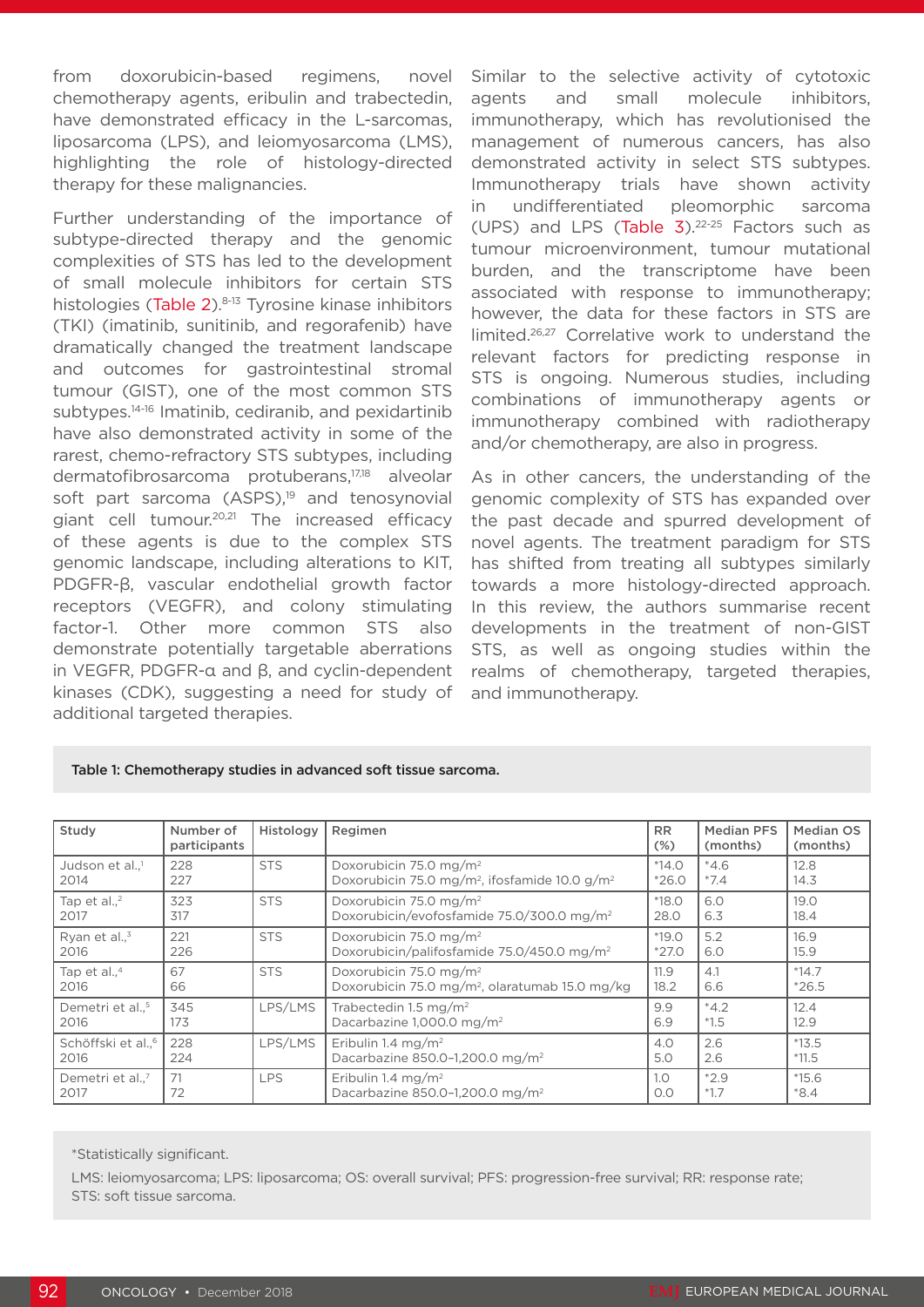#### Table 2: Targeted agents in soft tissue sarcoma.

| Study                                   | Number of<br>participants                    | Histology                               | Regimen                                                                                                                          | <b>RR</b><br>$(\%)$                                   | <b>Median PFS</b><br>(months)                                          | Median OS<br>(months)                                   |
|-----------------------------------------|----------------------------------------------|-----------------------------------------|----------------------------------------------------------------------------------------------------------------------------------|-------------------------------------------------------|------------------------------------------------------------------------|---------------------------------------------------------|
| van der Graaf et al., <sup>8</sup> 2012 | 246<br>123                                   | STS (non-LPS)                           | Pazopanib 800 mg daily<br>Placebo                                                                                                | 6.0<br>O.O                                            | $*4.6$<br>$*1.6$                                                       | 12.5<br>10.7                                            |
| Chi et al., <sup>9</sup> 2018           | 166                                          | <b>STS</b>                              | Anlotinib 12 mg daily on<br>Day 1-14 of a 21-day cycle                                                                           | 13.0                                                  | 5.6                                                                    | 12.0                                                    |
| Mir et al., <sup>10</sup> 2016          | 28<br>28<br>20<br>23<br>13<br>14<br>27<br>27 | <b>LPS</b><br><b>LMS</b><br>SS<br>Other | Regorafenib 160 mg<br>Placebo<br>Regorafenib 160 mg<br>Placebo<br>Regorafenib 160 mg<br>Placebo<br>Regorafenib 160 mg<br>Placebo | O.O<br>O.O<br>O.O<br>4.0<br>8.0<br>O.O<br>11.0<br>O.O | 1.1<br>1.7<br>$*3.7$<br>$*1.8$<br>$*5.6$<br>$*1.0$<br>$*2.9$<br>$*1.0$ | 4.7<br>8.8<br>21.0<br>9.1<br>13.4<br>6.7<br>12.1<br>9.5 |
| Dickson et al., <sup>11</sup> 2013      | 30                                           | DDLPS/WDLPS                             | Palbociclib 200 mg daily on<br>Day 1-14 of a 21-day cycle                                                                        | 3.0                                                   | 4.5                                                                    | <b>NR</b>                                               |
| Dickson et al., <sup>12</sup> 2016      | 60                                           | DDLPS/WDLPS                             | Palbociclib 125 mg daily on<br>Day 1-21 of a 28-day cycle                                                                        | 1.7                                                   | 4.5                                                                    | <b>NR</b>                                               |
| Gounder et al., <sup>13</sup> 2018      | 26<br>30                                     | <b>DDLPS</b>                            | Selinexor 60 mg twice a week<br>Placebo                                                                                          | O.O<br>O.O                                            | 5.5<br>2.7                                                             | <b>NR</b><br><b>NR</b>                                  |

\*Statistically significant.

DDLPS: dedifferentiated liposarcoma; LMS: leiomyosarcoma; LPS: liposarcoma; NR: not reported; OS: overall survival; PFS: progression-free survival; RR: response rate; SS: synovial sarcoma; STS: soft tissue sarcoma; WDLPS: well-differentiated liposarcoma.

## NOVEL CHEMOTHERAPY AGENTS AND COMBINATIONS

Doxorubicin has been the backbone of treatment for advanced STS for >40 years. The addition of ifosfamide (and its analogues evofosfamide and palifosfamide) and dacarbazine has resulted in improved RR but lacked a significant survival benefit and with increased toxicities.<sup>1,3,28-30</sup> Olaratumab, a monoclonal antibody that targets PDGFR-α, was the first agent to be combined with doxorubicin and demonstrated an OS benefit in patients with metastatic STS. Olaratumab targets PDGFR-α by blocking the binding of PDGF ligands and preventing receptor activation. PDGFR-α is overexpressed in some STS subtypes $31,32$  and preclinical work in LMS cell lines has demonstrated antitumour efficacy, $33$ providing rationale for investigation in STS patients. A Phase I/II study<sup>4</sup> enrolled varied STS subtype patients and randomised them 1:1 to doxorubicin with olaratumab versus doxorubicin alone. The progression-free survival (PFS) was 4.1 months and 6.6 months in the monotherapy and combination arms, respectively (p=0.0615), and

the OS nearly doubled following combination therapy (26.5 months compared with 14.7 months with doxorubicin alone [p=0.0003]). The reason for the survival improvement with olaratumab remains unclear and preliminary analysis of the PDGFR-α expression status suggested no association with outcomes. Further investigation of the mechanism of action of olaratumab is needed to understand how the drug alters the tumour microenvironment and potentially improves the efficacy of doxorubicin. Olaratumab–doxorubicin combination therapy increased rates of neutropenia (58% versus 35%), mucositis (53% versus 35%), nausea (73% versus 52%), vomiting (45% versus 18%), and diarrhoea (34% versus 23%) compared with doxorubicin alone. However, despite increased neutropenia, there was no difference in the rates of febrile neutropenia or infection between the study arms. Infusion reactions, including two Grade 4 events, occurred in 13% of patients treated with combination therapy, but no cases were reported in those treated with doxorubicin alone.4 This study led to conditional approval of olaratumab in 2016 by the European Medicines Agency (EMA) and accelerated approval by the U.S. Food and Drug Administration (FDA) for the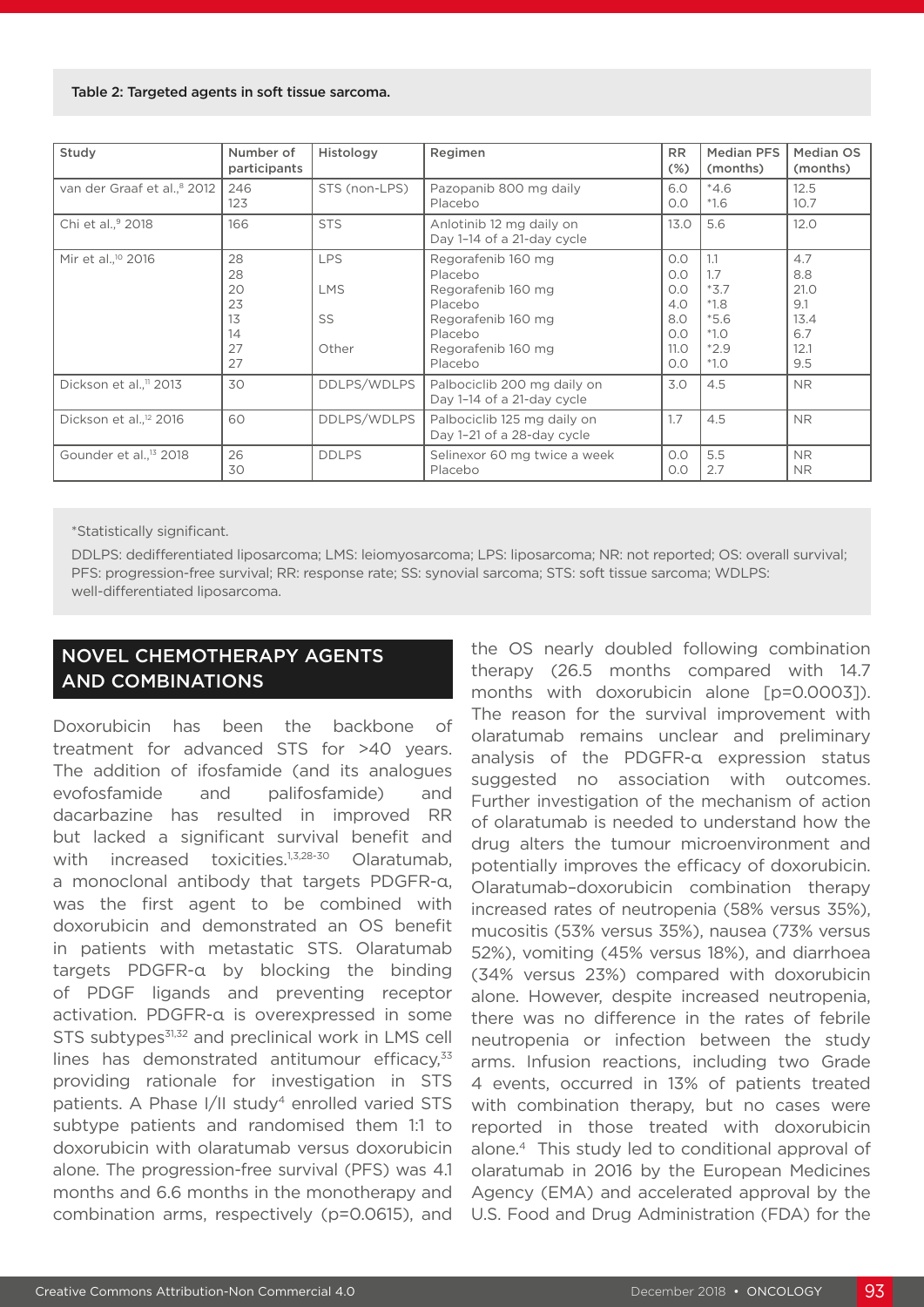treatment of patients with STS not amenable to curative treatment with radiotherapy or surgery and with a histologic subtype for which an anthracycline-containing regimen is appropriate.

Data from the ANNOUNCE study,<sup>34</sup> a Phase III trial comparing outcomes of STS patients treated with doxorubicin and olaratumab or doxorubicin alone, are expected in late 2019, and the results will determine whether the survival benefit withstands in a larger population. The results may also identify subtypes that have the greatest benefit and the mechanism of this survival benefit. Other ongoing studies are investigating neoadjuvant olaratumab as well as combinations with other sarcoma chemotherapy (gemcitabine– docetaxel,<sup>35</sup> doxorubicin–ifosfamide,<sup>36</sup> and doxorubicin–trabectedin37) and immunotherapy (pembrolizumab) $38$  agents, which may identify additional roles for olaratumab in STS. Trabectedin is a synthetically derived tetrahydroisoquinoline alkaloid originally isolated from the marine ascidian *Ecteinascidia turbinata*. Trabectedin binds to the minor groove of DNA, resulting in a conformational change of the DNA, bending towards the major

groove and altering transcription regulation.<sup>39</sup> The first Phase II studies of trabectedin in patients with advanced STS demonstrated a RR of 4–17%, median PFS of 1.9 months, and median OS of 9.2-12.8 months.<sup>40-43</sup> Given the paucity of treatment options for STS and the clinical activity and tolerability, the drug received approval by the EMA in 2007 for the treatment of patients with advanced STS after failure of anthracyclines and ifosfamide or for those who were unfit to receive these agents.

In these initial Phase II studies, patients with L-sarcomas, particularly LMS and myxoid round cell LPS, showed the greatest benefit.<sup>40-44</sup> Therefore, a multicentre Phase III trial<sup>45</sup> compared trabectedin 1.5 mg/m2 every 3 weeks to dacarbazine 1,000 mg/m2 every 3 weeks in L-sarcoma patients after prior anthracycline treatment and at least one additional regimen. The median PFS was improved, measuring 4.2 months versus 1.5 months (p<0.001) with trabectedin and dacarbazine, respectively. In addition, the median PFS improvement was greatest in the myxoid round cell LPS group, totalling 5.6 months versus 1.5 months with trabectedin and dacarbazine, respectively.

| Study                                   | Number of<br>participants | Histology                                        | Regimen                                                                                                                                        | <b>RR</b><br>$(\%)$                        | Median<br><b>PFS</b><br>(months) | Median<br>OS.<br>(months)       |
|-----------------------------------------|---------------------------|--------------------------------------------------|------------------------------------------------------------------------------------------------------------------------------------------------|--------------------------------------------|----------------------------------|---------------------------------|
| Tawbi et al., <sup>22</sup><br>2017     | 80                        | STS/bone                                         | Pembrolizumab (200 mg q3wk)                                                                                                                    | 18 (UPS, LPS)<br>5 (CS, OST)               | 4.1<br>1.9                       | 11.4<br>12.0                    |
| Ben-Ami et al., <sup>23</sup><br>2017   | 12                        | LMS/uterine                                      | Nivolumab (3 mg/kg q2wk)                                                                                                                       | Ω                                          | 1.8                              | <b>NR</b>                       |
| D'Angelo et al., <sup>24</sup><br>2018  | 85                        | STS/bone                                         | Nivolumab (3 mg/kg q2wk)<br>Ipilimumab/nivolumab<br>$(1 \,\mathrm{mg/kg}/3 \,\mathrm{mg/kg}$ g3wk for 4 cycles,<br>nivolumab q2wk for 2 years) | 5 (ASPS, LMS)<br>16 (LMS, MFS,<br>UPS, AS) | 1.7<br>4.1                       | 10.7<br>14.3                    |
| Toulmonde et al., <sup>25</sup><br>2018 | 57                        | <b>LMS</b><br><b>UPS</b><br>Other<br><b>GIST</b> | Cyclophosphamide (50 mg bid gow)<br>and pembrolizumab (200 mg q3wk)                                                                            | $\Omega$<br>Ο<br>7(SFT)<br>O               | 1.4<br>1.4<br>1.4<br>1.4         | 9.2<br>5.6<br>7.1<br><b>NYR</b> |

Table 3: Immunotherapy studies in sarcoma.

AS: angiosarcoma; ASPS: alveolar soft part sarcoma; bid: twice daily; CS: chondrosarcoma; GIST: gastrointestinal stromal tumour; LMS: leiomyosarcoma; LPS: liposarcoma; MFS: myxofibrosarcoma; NR: not reported; NYR: not yet reached; OS: overall survival; OST: osteosarcoma; PFS: progression-free survival; q: every; qow: every other week; RR: response rate; SFT: solitary fibrous tumour; STS: soft tissue sarcoma; UPS: undifferentiated pleomorphic sarcoma; wk: week.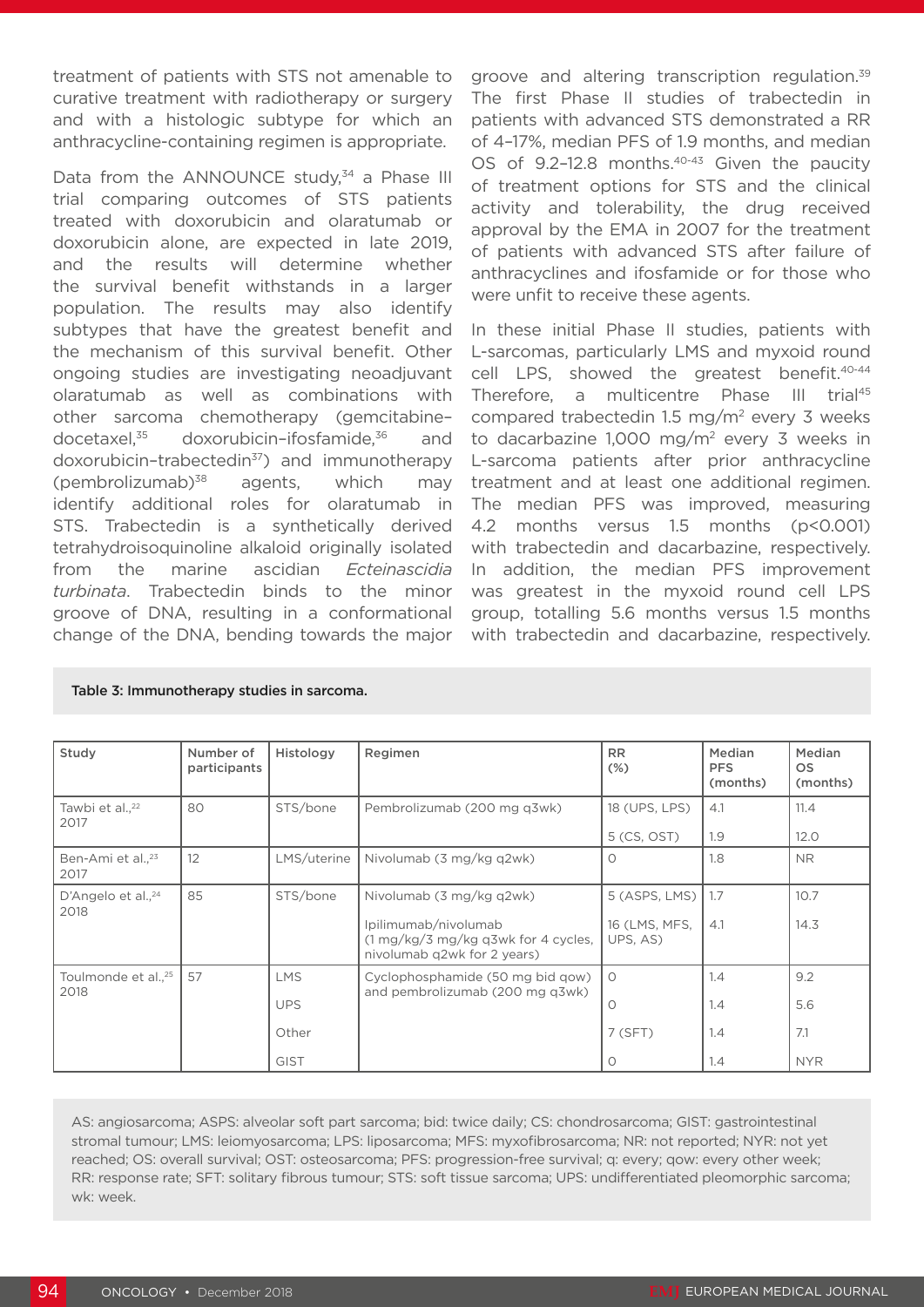There was no difference in RR or OS. Trabectedin was also well tolerated, with the most common serious adverse events (AE) being myelosuppression and transient liver function test elevation.<sup>5</sup> This study led to FDA approval for trabectedin in 2015 for the treatment of patients with unresectable or metastatic LPS or LMS who had received a prior anthracyclinecontaining regimen. Trabectedin became the third FDA-approved drug for STS treatment after doxorubicin (1974) and pazopanib (2012).<sup>45</sup> The approval of trabectedin, based on improvement in PFS, demonstrates the acceptance of disease stability as a meaningful endpoint in metastatic STS and highlights that disease response by Response Evaluation Criteria in Solid Tumors (RECIST) is uncommon in STS, underscoring the need for novel systemic therapies.

Eribulin mesylate is a synthetically derived analogue of halichondrin B, which was originally derived from a marine sponge. It is a non-taxane microtubule inhibitor that prevents mitotic spindle formation, inducing cell cycle arrest.<sup>46</sup> Eribulin was initially FDA-approved to treat advanced or metastatic breast cancer. Similar to trabectedin, a Phase II study<sup>47</sup> of eribulin in multiple STS subtypes demonstrated activity solely in the L-sarcomas. The proportion of LMS and LPS patients who were progression-free at 12 weeks was 31.6% and 46.9%, respectively, which compared favourably to historical controls.47 Due to the activity in L-sarcomas, a Phase III study<sup>6</sup> compared the efficacy of eribulin 1.4 mg/m<sup>2</sup> on Days 1 and 8 of a 21-day cycle with dacarbazine 850–1,200 mg/m2 every 3 weeks only in these patients. The OS was improved, totalling 13.5 months versus 11.5 months with eribulin and dacarbazine, respectively (p=0.0169), and there was no difference in PFS or RR.<sup>6</sup> In a preplanned subgroup analysis, the primary benefit of eribulin was in LPS, with improved OS (15.6 months versus 8.4 months, respectively [p<0.001]) and PFS (2.7 months versus 1.9 months, respectively [p=0.0015]) in the eribulin group compared to the dacarbazine group. Notably, there was no difference in RR.7 In both cohorts, eribulin was associated with a greater incidence of AE Grade ≥3 (67%) than dacarbazine (56%). Most severe AE were haematologic; however, the incidence of neutropenic fever was low.<sup>6</sup> Collectively, these

data led to the approval of eribulin by the EMA and FDA in 2016 for patients with unresectable or metastatic LPS after a prior anthracycline-based regimen, but not for patients with LMS. This agent provides a reasonable second-line option for treating advanced LPS because it demonstrated a 2-month survival benefit and was reasonably well tolerated.

#### TARGETED AGENTS

Over the past two decades, molecularly targeted agents have emerged as effective anti-cancer therapies. The success of imatinib and trastuzumab in revolutionising the treatment of chronic myelogenous leukaemia and HER-2-positive breast cancer, respectively, sparked greater analysis of cancer genomics and evaluations of how genetic abnormalities could be used in developing novel anticancer strategies. STS demonstrate overexpression and/or mutations of numerous potential therapeutic targets. For example, overexpression of VEGF has been associated with highergrade tumours and worse outcomes in sarcoma patients, and targeting VEGF has been explored as a potential therapeutic strategy with reasonable efficacy.48-50 Increased expression of CDK4, CDK6, and PDGF, as well as mutations in PDGFR-α and β, have also been described in STS. These molecular abnormalities have provided justification for several studies, which are described in greater detail later in this review.<sup>4,8,32,51</sup>

Pazopanib is an oral, synthetically derived indazole pyrimidine that inhibits VEGFR 1–3, PDGFR-α and β, and c-kit.<sup>52</sup> VEGF and PDGF are factors in STS angiogenesis, providing a rationale to study pazopanib as a treatment option. An initial Phase II study evaluated daily 800 mg pazopanib in 142 advanced STS patients in a Simon two-stage design.<sup>53</sup> Patients were stratified into four cohorts: adipocytic sarcoma, LMS, synovial sarcoma (SS), and other sarcomas. The adipocytic cohort closed after the first stage, but the other three cohorts completely accrued. The PFR at 12 weeks for the LMS, SS, and other sarcomas was 44%, 49%, and 39%, respectively. PFS and OS compared favourably to historical controls; in the LMS, SS, and other sarcomas, the median PFS and OS were 91 and 354, 161 and 310, and 91 and 299 days, respectively.<sup>53</sup> These data provided the basis for the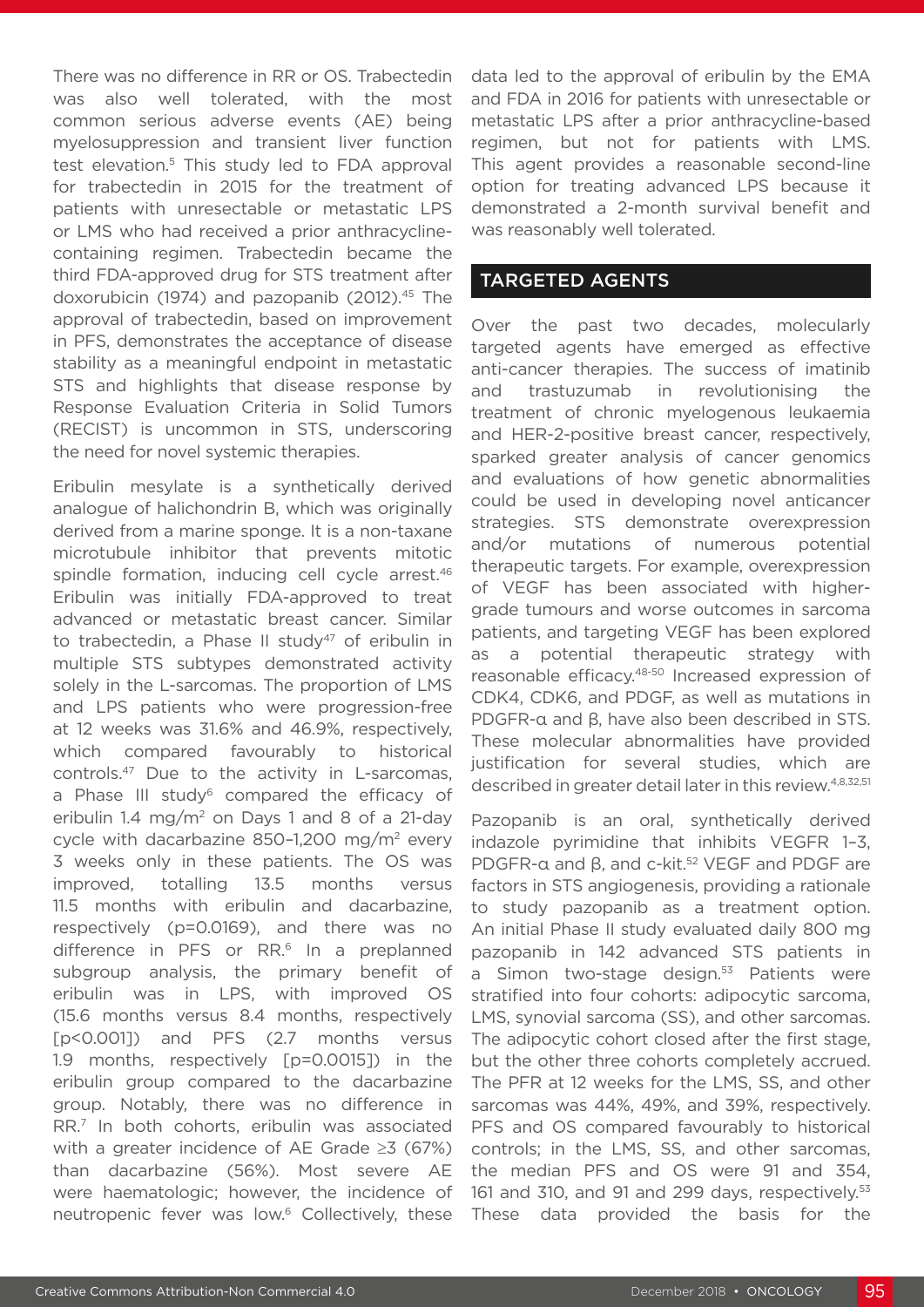Phase III study of pazopanib in patients with advanced STS except the adipocytic subtypes.<sup>8</sup> Patients were randomised 2:1 to receive either daily 800 mg pazopanib or a placebo. The median PFS was improved with pazopanib, recorded as 4.6 months versus 1.6 months with placebo (p<0.0001). However, the OS was not significantly different with pazopanib and placebo (12.5 months versus 10.7 months, respectively [p=0.25]) and the RR were 6% with pazopanib and 0% in the placebo group. The most common severe AE were fatigue (13%), hypertension (7%), anorexia (6%), and diarrhoea (5%).54 Overall quality of life was not significantly worsened by pazopanib.<sup>54</sup> This study led to the approval of pazopanib in 2012 by the EMA and the FDA for patients with advanced STS, except adipocytic sarcomas, who have received previous chemotherapy. This approval again demonstrates the value of stable disease in the treatment of metastatic STS.

Anlotinib is an oral multikinase inhibitor that targets VEGFR 2 and 3, fibroblastic growth factor receptor 1–4, PDGFR-α and β, c-kit, Ret, Aurora-B, c-FMS, and discoidin domain receptor 1.55 An initial Phase II study of this agent included 166 sarcoma patients who received a daily 12 mg anlotinib dose in a 2-week-on and 1-weekoff regimen.<sup>5</sup> The ORR was 13%. Responses were seen in 8% (2/26) of LMS, 11% (2/18) of fibrosarcoma (FS), 17% (8/47) of SS, 46% (6/13) of ASPS, and 14% (1/7) of clear cell sarcoma patients. The overall median PFS and OS were 5.6 months and 12.0 months, respectively.<sup>9</sup> A Phase III study of this agent randomised 233 patients with SS, LMS, and ASPS to either anlotinib (n=158) or placebo (n=75). The median PFS was 6.3 months for anlotinib versus 1.5 months for placebo (hazard ratio: 0.33; p<0.0001). The PFS improvement was greatest in the ASPS cohort, recorded as 18.2 months versus 3.0 months (hazard ratio: 0.14; p<0.0001) with anlotinib and placebo, respectively. The ORR was 10.1% for anlotinib versus 1.3% for placebo (p=0.0145). The most common Grade ≥3 AE were hypertension (19%), gamma glutamyl transferase elevation (4.4%), triglyceride elevation (4.4%), low-density lipoprotein elevation (3.2%), hyponatraemia (3.2%), and neutrophil count reduction (3.2%).56 Overall, anlotinib is well tolerated and its use is promising in multiple STS subtypes. It is currently

being evaluated in a Phase III study versus dacarbazine in LMS, SS, and ASPS patients.<sup>57</sup>

Regorafenib is an oral TKI that targets VEGFR 1–3, PDGFR, KIT, RET, and Raf, and is EMA and FDA-approved to treat GIST, colorectal cancer, and hepatocellular cancer. REGOSARC<sup>10</sup> was a double-blind, placebo-controlled Phase II study of four cohorts of STS: LPS, LMS, SS, and other sarcomas. Patients were randomly assigned to receive 160 mg daily regorafenib on Days 1–21 of a 28-day cycle or placebo. There were no significant differences in RR or OS; however, the median PFS was significantly improved in all cohorts except for LPS. The most common Grade 3/4 AE included asthenia (13%), hand and foot skin reaction (15%), hypertension (19%), and hypophosphataemia (13%). There was one Grade 5 hepatitis-induced liver failure that was related to regorafenib.<sup>10</sup> This study demonstrates the activity of regorafenib in non-adipocytic STS, and further investigation in a Phase III study against an active agent is warranted.

The TKI described thus far have limited or no activity in adipocytic sarcomas, suggesting that alternative targets are needed. Palbociclib is an oral inhibitor of CDK4 and CDK6 that prevents phosphorylation of the retinoblastoma protein and can result in tumour stasis or regression.<sup>58</sup> CDK4 is overexpressed in two subtypes of adipocytic sarcoma, well-differentiated LPS (WDLPS) and dedifferentiated LPS (DDLPS), as compared to normal fat cells.<sup>59</sup> Preclinical work demonstrated the antitumour activity of palbociclib in WDLPS/DDLPS cell lines and in xenografts.60 Two Phase II studies11,12 confirmed antitumour activity of palbociclib in 90 patients with WDLPS/DDLPS. The studies evaluated different dosing regimens, either 200 mg daily on Days 1–14 of a 21-day cycle (high dose) or 125 mg daily on Days 1–21 of a 28-day cycle (low dose). The primary endpoint was met in both studies, achieving a PFS at 12 weeks of 66% in the high-dose and 57% in the low-dose group. The median PFS was 18 weeks in both studies and the low dose was slightly better tolerated. Grade 3/4 AE were primarily haematologic: anaemia (17% versus 22%), thrombocytopenia (30% versus 7%), neutropenia (50% versus 36%), and febrile neutropenia (3% versus 0%) with the high and low doses, respectively.<sup>11,12</sup> Correlative work from paired tumour biopsies demonstrated that benefit from palbociclib treatment was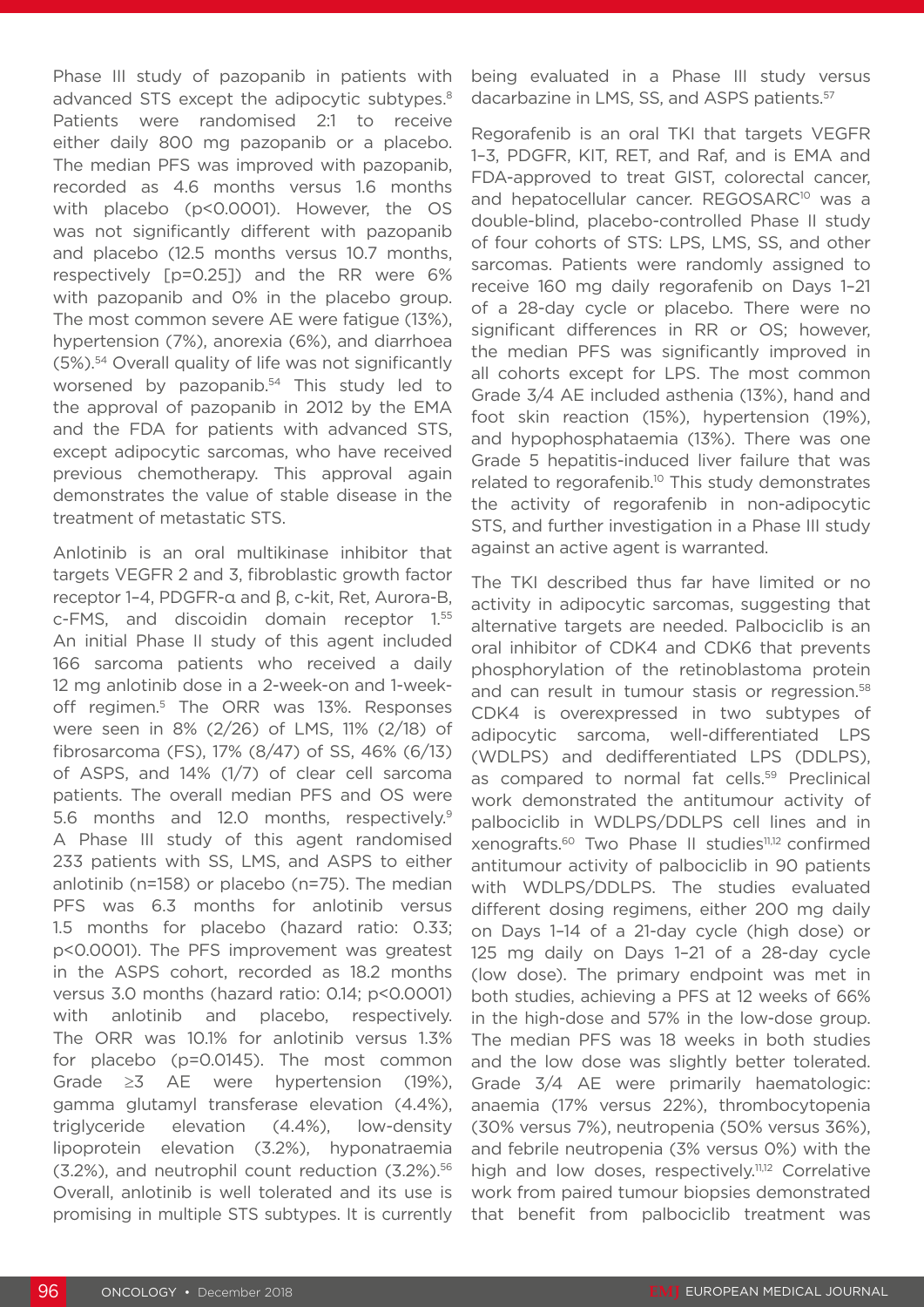associated with downregulation of MDM2,<sup>61</sup> suggesting a potential biomarker that could be used to predict response to CDK4 inhibition.

Another potential novel treatment approach for DDLPS is selinexor, an oral selective inhibitor of nuclear export that binds to the nuclear export protein XPO1. This causes tumour suppressor proteins to accumulate in the nucleus, resulting in selective destruction of cancer cells while sparing the healthy cells. A Phase II study evaluated selinexor 60 mg twice a week in 56 patients with advanced DDLPS. The primary endpoint was PFS and selinexor demonstrated a trend towards improved PFS over placebo (5.5 months versus 2.7 months; p=0.26). Treatment was well tolerated, with the most common Grade 3/4 AE being hyponatraemia (19.2%), anaemia (19.2%), thrombocytopenia (11.5%), neutropenia (7.7%), and hyperglycaemia  $(7.7\%)$ <sup>13</sup> The Phase III portion of the study is still ongoing and is comparing selinexor to placebo in patients with advanced DDLPS.<sup>62</sup>

### IMMUNOTHERAPY

Immunotherapy was first described as a potential anticancer strategy in the 19<sup>th</sup> century in sarcoma patients. Streptococcal antigens (Coley's toxins) were injected into sarcomas and resulted in tumour shrinkage.<sup>63</sup> However, there was doubt about these findings, and investigation of chemotherapy and radiation took precedence over further investigation of immunotherapeutic options. More recently, immunotherapy agents targeting T cell checkpoint molecules, such as cytotoxic T lymphocyte-associated protein 4 and programmed death receptor (PD-1) and its ligand (PD-L1), have revolutionised the treatment of numerous malignancies.64-68 However, the success of immunotherapy agents in sarcoma in the modern era has been limited (Table 3).

One of the initial investigations of immunotherapy in sarcoma was SARC028,<sup>22</sup> a two-cohort, single-arm, open-label Phase II study of pembrolizumab, an anti-PD-1 monoclonal antibody, administered intravenously (IV) every 3 weeks at a dose of 200 mg. Forty patients were enrolled into each of the bone and soft tissue cohorts. The STS cohort was split into 10 patients with each of the following histologies: UPS, LPS, LMS, or SS. RR were

highest in the UPS and LPS cohorts, measuring 40% and 20%, respectively. No responses were seen in LMS patients. In the bone cohort, the RR were 5% (1 out of 22) in osteosarcoma, 20% (1 out of 5) in chondrosarcoma, and 0% (0 out of 13) in Ewing's sarcoma. The median PFS and OS were 18 and 49 weeks in the STS cohort, and 8 and 52 weeks in the bone cohort, respectively. Treatment was well tolerated, with treatment-related serious AE occurring in 11% of patients. AE included pneumonitis (4%), adrenal insufficiency (4%), pulmonary embolism (2%), interstitial nephritis (2%), infectious pneumonia (2%), bone pain (2%), hypoxia (2%), and pleural effusion (2%). There were no Grade 5 AE. The study concluded that pembrolizumab was promising in UPS and LPS and recently completed enrolment of additional patients into these cohorts. Select results from correlative work were included in the initial analysis. PD-L1 expression was identified in 5% (2 out of 40) of the STS samples, both cases were from UPS patients who had responded to therapy. However, responses were also noted in non-PD-L1-expressing LPS patients, suggesting that predicting response to anti-PD-1 therapy is based on more than PD-L1 expression.<sup>22</sup> Additional correlative work from this study is pending and will offer further insight into the role of immunotherapy in sarcoma.

A smaller study<sup>23</sup> evaluated nivolumab, an anti-PD-1 monoclonal antibody, 3 mg/kg IV every 2 weeks in patients with metastatic uterine LMS. Twelve patients were enrolled and no responses were seen, suggesting a lack of benefit and precluding further enrolment. The median PFS was 1.8 months and a median OS was not reached. Treatment-related serious AE occurred in 25% of patients, with solitary cases of abdominal pain, elevated amylase and lipase, and fatigue. Correlative work demonstrated PD-1 and PD-L1 expression in 20% of samples, but no correlation with outcomes was observed.<sup>23</sup> In combination with the findings from SARC028, this study further demonstrates the lack of efficacy of anti-PD-1 monotherapy in LMS. LMS resistance may be due to the density of tumour-associated macrophages, PTEN mutations, and reduced expression of genes encoding neoantigens.<sup>69,70</sup> However, recent translational work suggests that LMS is an inflamed tumour type with high levels of T cell-related gene expression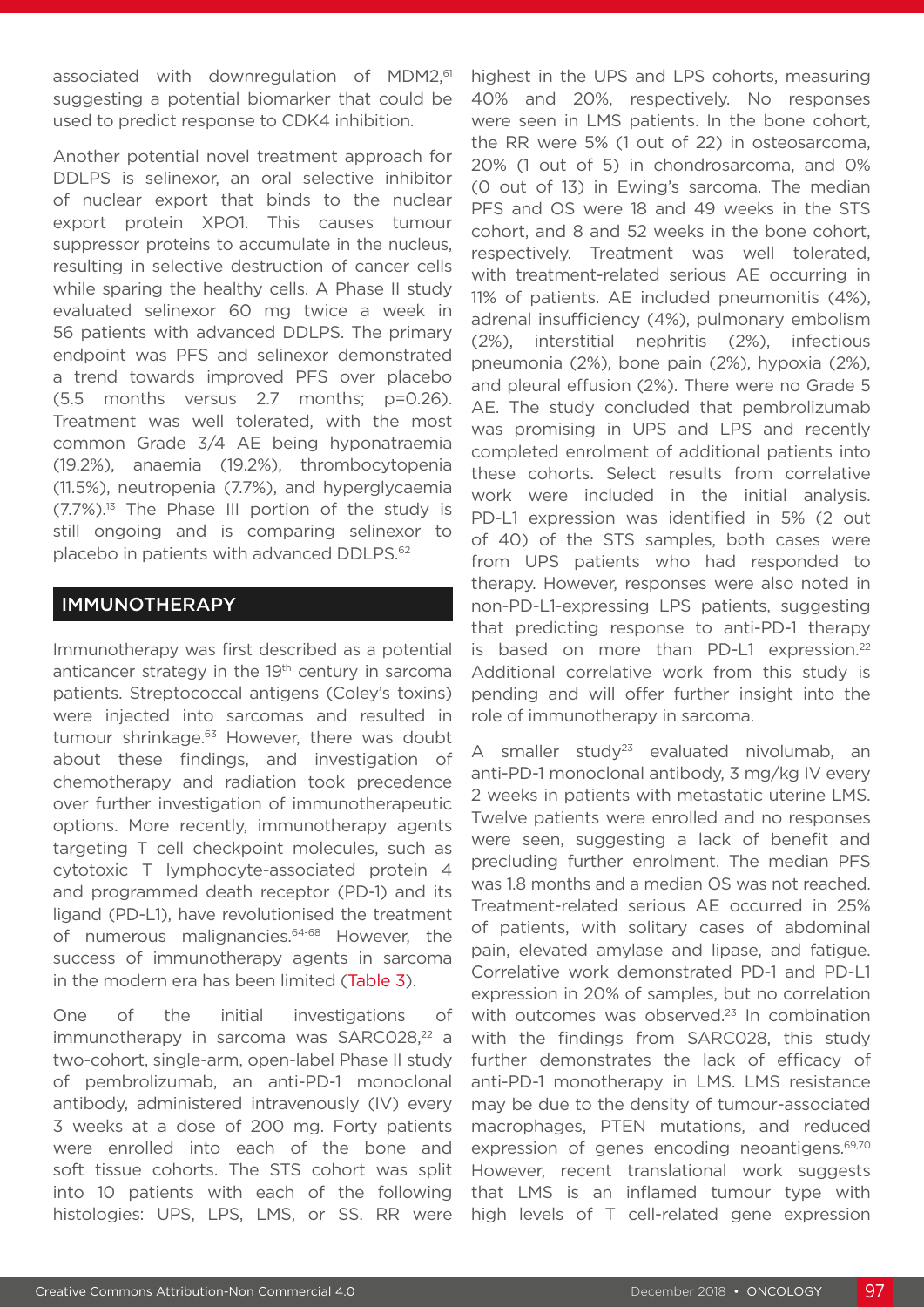and occasional strong expression of PD-L1, indicating that immunotherapy may be effective but that a combination strategy may be a better approach.<sup>71</sup>

Combining immunotherapy agents, such as ipilimumab, an anti-cytotoxic T lymphocyteassociated protein 4 monoclonal antibody, and nivolumab, is an effective strategy in melanoma and renal cell carcinoma.72,73 As a result of the potential synergy of these agents, a Phase II study evaluated two treatment strategies: nivolumab with or without ipilimumab in sarcoma. Treatment included 3 mg/kg IV nivolumab every 2 weeks or 1 mg/kg IV ipilimumab with 3 mg/kg nivolumab every 3 weeks for four doses, followed by 3 mg/kg nivolumab every 2 weeks for up to 2 years. The study was not designed to compare results between treatment arms. The RR was 5% with nivolumab and 16% with combination therapy. In the monotherapy arm, responses were seen in ASPS and non-uterine LMS, while, in the combination treatment arm, responses were seen in LMS (n=2), UPS (n=2), myxofibrosarcoma, and angiosarcoma. The median PFS and OS were 1.7 and 10.7 months and 4.1 and 14.3 months with monotherapy and combination therapy, respectively. Given that the monotherapy did not reach its target RR, nivolumab alone is considered inactive; however, the combination has activity similar to other approved sarcoma therapies and is being further investigated in UPS and LPS. Treatmentrelated serious AE occurred more frequently with combination therapy (26% versus 19%) than in the monotherapy arm. AE included adrenal insufficiency, elevated alanine and aspartate aminotransferase, hyponatraemia, anaemia, fatigue, pain, and pruritus with dual agent therapy, and anaemia, thrombocytopenia, anorexia, dehydration, diarrhoea, fever, elevated creatinine, and pleural effusion in the monotherapy cohort. Correlative work, including PD-L1 expression, tumour-infiltrating lymphocytes, mutational burden, neoantigen analysis, and  $T$  cell receptor clonality, is in progress.<sup>24</sup> Results of these studies will help determine factors that predict response or suggest a role for further study of combination immunotherapy in sarcoma.

Adding chemotherapy, targeted therapy, or radiation therapy to immunotherapy to augment efficacy is an area of active investigation. Combining axitinib, a pan-VEGFR inhibitor, with pembrolizumab has showed promise in treating ASPS. The 3-month PFS rate was 90.9% (95% confidence interval: 50.8–98.7) and ORR was 45.5% (95% confidence interval: 18.1–75.4). Correlative studies found high plasma angiogenic activity, a circulating neutrophil:lymphocyte ratio <4.1, low naïve fraction CD4+ tumour-infiltrating lymphocytes, and low PD1+CD8+ peripheral blood mononuclear cell were associated with lack of progression. Overall, this combination was well tolerated and demonstrated activity in ASPS, warranting further study.<sup>74</sup>

Given the potential immunomodulatory effects of metronomic cyclophosphamide and its activity in STS treatment, the French Sarcoma Group combined oral cyclophosphamide 50 mg twice daily every other week with 200 mg pembrolizumab IV every 3 weeks in four cohorts: LMS (n=15), UPS (n=16), GIST (n=10), and other sarcomas ( $n=16$ ).<sup>25</sup> There was one partial response in a patient with solitary fibrous tumour and the median PFS was equal across cohorts at 1.4 months. The OS varied and was 9.2 months, 5.6 months, 7.1 months, and not yet reached in the LMS, UPS, other, and GIST cohorts, respectively. Correlative work demonstrated PD-L1 expression in immune cells was 23%, 64%, 29%, and 43% in the LMS, UPS, other, and GIST cases, respectively.<sup>25</sup> The only patient with immune cell PD-L1 expression >10% was also the only patient who responded to therapy. Additional translational studies evaluated expression of CD8, CD68, CD163, and IDO1. However, given the lack of reference values for these markers in sarcoma, the findings were difficult to interpret. Results were compared to a dataset derived from non-small cell lung cancer patients and revealed that CD8 densities were significantly lower in sarcoma patients compared to non-small cell lung cancer patients. Also, high infiltration by CD163+ macrophages and by macrophages that expressed IDO1 was seen in sarcomas, which potentially provides a mechanism for the PD-1 resistance seen in these tumours. An increased plasma kynurenine:tryptophan ratio correlated with increased IDO1 expression, adding further support to the IDO1 pathways as a mechanism of resistance to anti-PD-1 therapy.<sup>25</sup>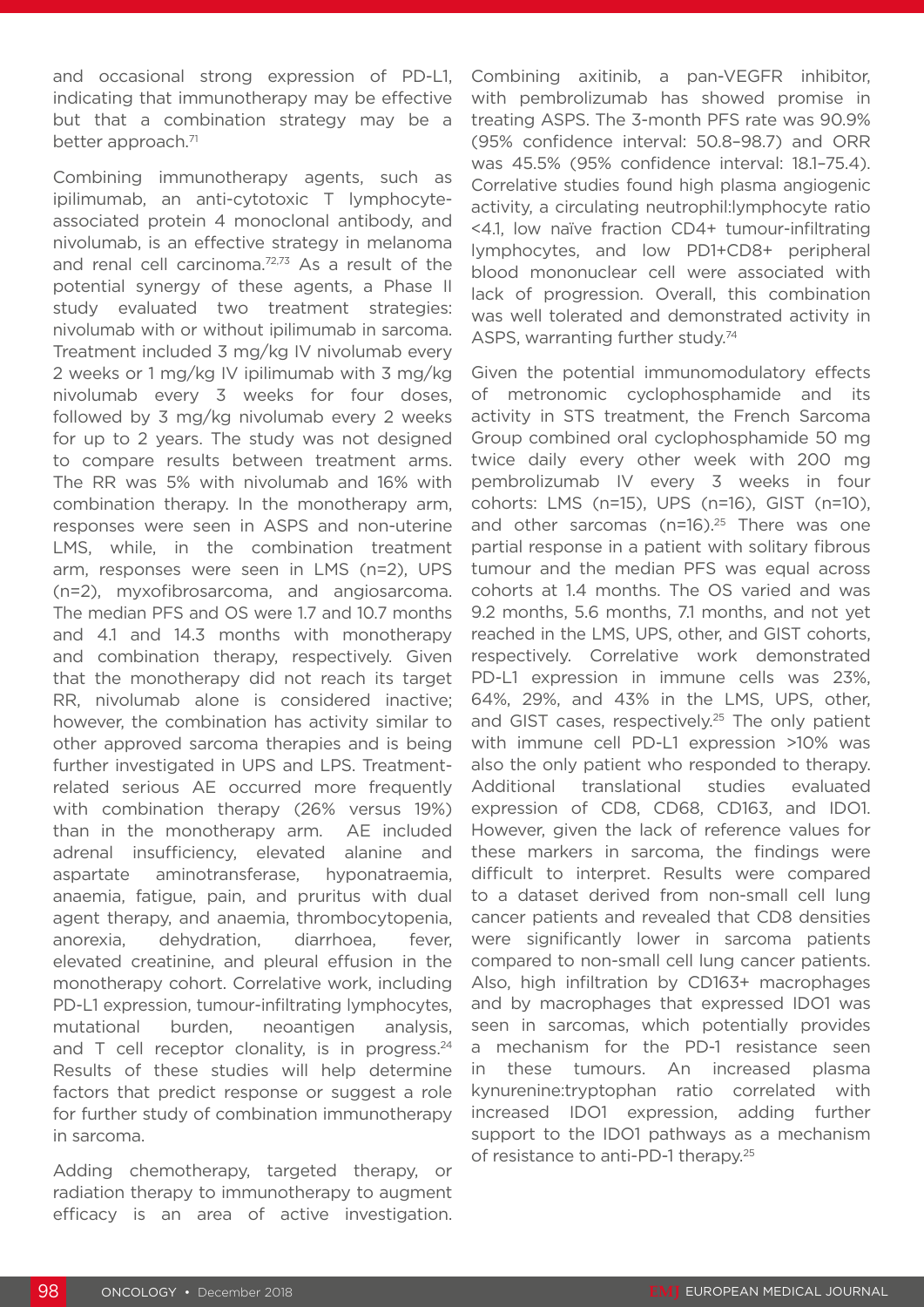## **CONCLUSION**

STS are a highly heterogeneous group of tumours with varying responses to treatment. Given their variable genomic makeup, histology-directed therapy should be regarded as the future of treatment. Currently, combined doxorubicin and olaratumab is the first-line treatment regimen for numerous STS subtypes; however, results of the Phase III study may discern subtypes that derive the greatest benefit. Trabectedin and eribulin have demonstrated efficacy in the L-sarcomas, but further investigation is needed to understand why these subtypes have the greatest success. Targeted therapies, such as pazopanib, have an established role in treating non-adipocytic

STS. Novel agents, anlotinib, palbociclib, and selinexor, have shown promise in Phase II studies; however, larger, confirmatory Phase III studies are awaited to determine whether new options for LMS, SS, ASPS, and DDLPS will become available. The role of immunotherapy in STS remains uncertain and is currently only recommended within the context of a clinical trial. Responses in UPS and LPS are encouraging; however, additional studies evaluating more patients, combination strategies, and correlative work are needed. Collectively, the results of recent studies demonstrate the ability of the sarcoma community to enrol histology-tailored trials, which will allow for the development of more subtype-specific therapies.

#### References

- 1. Judson I et al. Doxorubicin alone versus intensified doxorubicin plus ifosfamide for first-line treatment of advanced or metastatic softtissue sarcoma: A randomised controlled Phase 3 trial. Lancet Oncol. 2014;15(4):415-23.
- 2. Tap WD et al. Doxorubicin plus evofosfamide versus doxorubicin alone in locally advanced, unresectable or metastatic soft-tissue sarcoma (TH CR-406/SARC021): An international, multicentre, open-label, randomised Phase 3 trial. Lancet Oncol. 2017;18(8):1089-103.
- Ryan CW et al. PICASSO III: A Phase III, placebo-controlled study of doxorubicin with or without palifosfamide in patients with metastatic soft tissue sarcoma. J Clin Oncol. 2016;34(32):3898-905.
- 4. Tap WD et al. Olaratumab and doxorubicin versus doxorubicin alone for treatment of soft-tissue sarcoma: An open-label Phase 1b and randomised Phase 2 trial. Lancet. 2016;388(10043):488-97.
- 5. Demetri GD et al. Efficacy and safety of trabectedin or dacarbazine for metastatic liposarcoma or leiomyosarcoma after failure of conventional chemotherapy: Results of a Phase III randomized multicenter clinical trial. J Clin Oncol. 2016;34(8):786-93.
- 6. Schöffski P et al. Eribulin versus dacarbazine in previously treated patients with advanced liposarcoma or leiomyosarcoma: A randomised, open-label, multicentre, Phase 3 trial. Lancet. 2016;387(10028):1629-37.
- 7. Demetri GD et al. Activity of eribulin in patients with advanced

liposarcoma demonstrated in a subgroup analysis from a randomized Phase III study of eribulin versus dacarbazine. J Clin Oncol. 2017;35(30):3433-9.

- 8. van der Graaf WT et al. Pazopanib for metastatic soft-tissue sarcoma (PALETTE): A randomised, doubleblind, placebo-controlled Phase 3 trial. Lancet. 2012;379(9829):1879-86.
- 9. Chi Y et al. Safety and efficacy of anlotinib, a multikinase angiogenesis inhibitor, in patients with refractory metastatic soft tissue sarcoma. Clin Cancer Res. 2018. [Epub ahead of print].
- 10. Mir O et al. Safety and efficacy of regorafenib in patients with advanced soft tissue sarcoma (REGOSARC): A randomised, double-blind, placebocontrolled, Phase 2 trial. Lancet Oncol. 2016;17(12):1732-42.
- 11. Dickson MA et al. Phase II trial of the CDK4 inhibitor PD0332991 in patients with advanced CDK4 amplified well-differentiated or dedifferentiated liposarcoma. J Clin Oncol. 2013;31(16):2024-8.
- 12. Dickson MA et al. Progression-free survival among patients with welldifferentiated or dedifferentiated liposarcoma treated with CDK4 inhibitor palbociclib: A Phase 2 clinical trial. JAMA Oncol. 2016;2(7):937-40.
- 13. Gounder MM et al. Phase 2 results of selinexor in advanced dedifferentiated (DDLS) liposarcoma (SEAL) study: A Phase 2/3, randomized, double blind, placebo controlled cross-over study. J Clin Oncol. 2018;36(Suppl 15):11512.
- 14. Dagher R et al. Approval summary: Imatinib mesylate in the treatment of metastatic and/or unresectable malignant gastrointestinal stromal tumors. Clin Cancer Res. 2002;8(10):3034-8.
- 15. Demetri GD et al. Efficacy and safety of sunitinib in patients with advanced gastrointestinal stromal tumour after failure of imatinib: A randomised controlled trial. Lancet. 2006;368(9544):1329-38.
- 16. Demetri GD et al. Efficacy and safety of regorafenib for advanced gastrointestinal stromal tumours after failure of imatinib and sunitinib (GRID): An international, multicentre, randomised, placebocontrolled, Phase 3 trial. Lancet. 2013;381(9863):295-302.
- 17. Stacchiotti S et al. Efficacy and biological activity of imatinib in metastatic dermatofibrosarcoma protuberans (DFSP). Clin Cancer Res. 2016;22(4):837-46.
- 18. Gooskens SL et al. Imatinib mesylate for children with dermatofibrosarcoma protuberans (DFSP). Pediatr Blood Cancer. 2010;55(2):369-73.
- 19. Kummar S et al. Cediranib for metastatic alveolar soft part sarcoma. J Clin Oncol. 2013;31(18):2296-302.
- 20. Cassier PA et al. Efficacy of imatinib mesylate for the treatment of locally advanced and/or metastatic tenosynovial giant cell tumor/ pigmented villonodular synovitis. Cancer. 2012;118(6):1649-55.
- 21. Tap WD et al. Structure-guided blockade of CSF1R kinase in tenosynovial giant-cell tumor. N Engl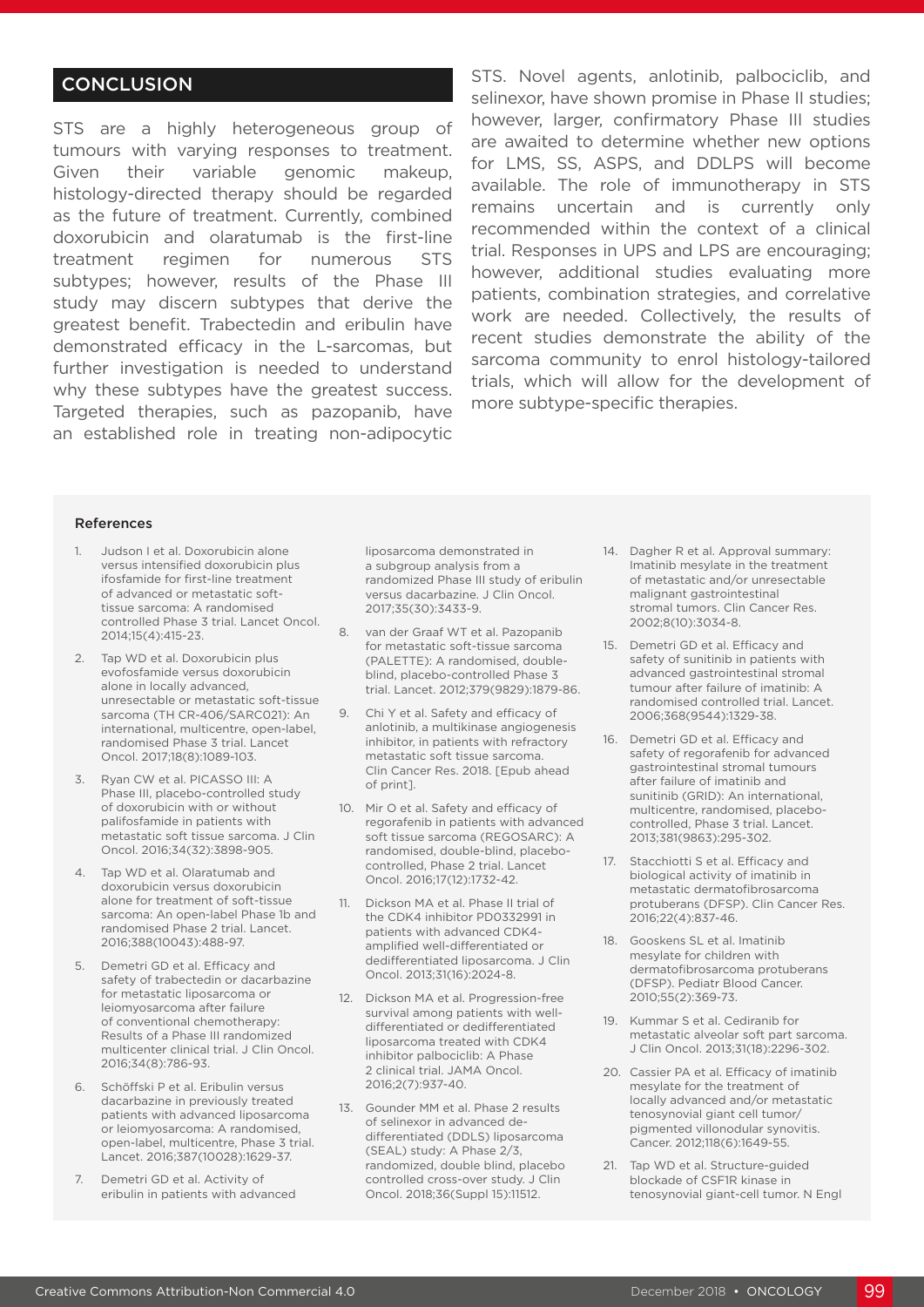J Med. 2015;373(5):428-37.

- 22. Tawbi HA et al. Pembrolizumab in advanced soft-tissue sarcoma and bone sarcoma (SARC028): A multicentre, two-cohort, single-arm, open-label, Phase 2 trial. Lancet Oncol. 2017;18(11):1493-501.
- 23. Ben-Ami E et al. Immunotherapy with single agent nivolumab for advanced leiomyosarcoma of the uterus: Results of a Phase 2 study. Cancer. 2017;123(17):3285-90.
- 24. D'Angelo SP et al. Nivolumab with or without ipilimumab treatment for metastatic sarcoma (Alliance A091401): Two open-label, noncomparative, randomised, Phase 2 trials. Lancet Oncol. 2018;19(3): 416-26.
- 25. Toulmonde M et al. Use of PD-1 targeting, macrophage infiltration, and IDO pathway activation in sarcomas: A Phase 2 clinical trial. JAMA Oncol. 2018;4(1):93-7.
- 26. Johnson DB et al. Targeted next generation sequencing identifies markers of response to PD-1 blockade. Cancer Immunol Res. 2016;4(11):959-67.
- 27. Hugo W et al. Genomic and transcriptomic features of response to anti-PD-1 therapy in metastatic melanoma. Cell. 2016;165(1):35-44.
- 28. Weh HJ et al. Treatment results obtained in metastatic soft-tissue sarcoma with a combination of doxorubicin and dacarbazine or doxorubicin and ifosfamide. Cancer Chemother Pharmacol. 1993; 31(Suppl 2):S189-93.
- 29. Santoro A et al. Doxorubicin versus CYVADIC versus doxorubicin plus ifosfamide in first-line treatment of advanced soft tissue sarcomas: A randomized study of the European Organization for Research and Treatment of Cancer Soft Tissue and Bone Sarcoma Group. J Clin Oncol. 1995;13(7):1537-45.
- 30. Antman K et al. An intergroup Phase III randomized study of doxorubicin and dacarbazine with or without ifosfamide and mesna in advanced soft tissue and bone sarcomas. J Clin Oncol. 1993;11(7):1276-85.
- 31. Shah GD et al. Rationale for the development of IMC-3G3, a fully human immunoglobulin G subclass 1 monoclonal antibody targeting the platelet-derived growth factor receptor alpha. Cancer 2010; 116(4 Suppl): 1018-26.
- 32. Movva S et al. Multi-platform profiling of over 2000 sarcomas: Identification of biomarkers and novel therapeutic targets. Oncotarget. 2015;6(14): 12234-47.
- 33. Loizos N et al. Targeting the plateletderived growth factor receptor alpha with a neutralizing human monoclonal antibody inhibits the growth of tumor xenografts: Implications as a potential

therapeutic target. Mol Cancer Ther. 2005;4(3):369-79.

- 34. Eli Lilly and Company. A study of doxorubicin plus olaratumab (LY3012207) in participants with advanced or metastatic soft tissue sarcoma (ANNOUNCE). NCT02451943. https://clinicaltrials. gov/ct2/show/NCT02451943.
- 35. Eli Lilly and Company. A study of olaratumab (LY3012207) in participants with advanced soft tissue sarcoma (ANNOUNCE 2). NCT02659020. https://clinicaltrials. gov/ct2/show/NCT02659020.
- 36. Eli Lilly and Company. A study of olaratumab (LY3012207), doxorubicin, and ifosfamide in participants with advanced or metastatic soft tissue sarcoma. NCT03283696. https://clinicaltrials.gov/ct2/show/ NCT03283696.
- 37. University of Miami. Trabectedin, doxorubicin and olaratumab in patients with metastatic or recurrent leiomyosarcoma. NCT03437070. https://clinicaltrials.gov/ct2/show/ NCT03437070.
- 38. Eli Lilly and Company. A study of olaratumab (LY3012207) plus pembrolizumab in participants with advanced or metastatic soft tissue sarcoma. NCT03126591. https://clinicaltrials.gov/ct2/show/ NCT03126591.
- 39. D'Incalci M, Jimeno J. Preclinical and clinical results with the natural marine product ET-743. Expert Opin Investig Drugs. 2003;12(11):1843-53.
- 40. Yovine A et al. Phase II study of ecteinascidin-743 in advanced pretreated soft tissue sarcoma patients. J Clin Oncol. 2004;22(5):890-9.
- 41. Garcia-Carbonero R et al. Phase II and pharmacokinetic study of ecteinascidin 743 in patients with progressive sarcomas of soft tissues refractory to chemotherapy. J Clin Oncol. 2004;22(8):1480-90.
- 42. Garcia-Carbonero R et al. Ecteinascidin-743 (ET-743) for chemotherapy-naive patients with advanced soft tissue sarcomas: Multicenter phase II and pharmacokinetic study. J Clin Oncol. 2005;23(24):5484-92.
- 43. Le Cesne A et al. Phase II study of ET-743 in advanced soft tissue sarcomas: A European Organisation for the Research and Treatment of Cancer (EORTC) soft tissue and bone sarcoma group trial. J Clin Oncol. 2005;23(3):576-84.
- 44. Takahashi M et al. Efficacy of trabectedin in patients with advanced translocation-related sarcomas: Pooled analysis of two Phase II studies. Oncologist. 2017;22(8): 979-88.
- 45. Barone A et al. FDA approval summary: Trabectedin for

unresectable or metastatic liposarcoma or leiomyosarcoma following an anthracyclinecontaining regimen. Clin Cancer Res. 2017;23(24):7448-53.

- 46. Dybdal-Hargreaves NF et al. Eribulin mesylate: Mechanism of action of a unique microtubule-targeting agent. Clin Cancer Res. 2015;21(11):2445-52.
- 47. Schöffski P et al. Activity of eribulin mesylate in patients with soft-tissue sarcoma: A Phase 2 study in four independent histological subtypes. Lancet Oncol. 2011;12(11):1045-52.
- 48. Yudoh K et al. Concentration of vascular endothelial growth factor in the tumour tissue as a prognostic factor of soft tissue sarcomas. Br J Cancer. 2001;84(12):1610-5.
- 49. Chao C et al. Vascular endothelial growth factor and soft tissue sarcomas: Tumor expression correlates with grade. Ann Surg Oncol. 2001;8(3):260-7.
- 50. Potti A et al. Determination of vascular endothelial growth factor (VEGF) overexpression in soft tissue sarcomas and the role of overexpression in leiomyosarcoma. J Cancer Res Clin Oncol. 2004;130(1):52-6.
- 51. Heinrich MC et al. PDGFRA activating mutations in gastrointestinal stromal tumors. Science. 2003;299(5607):708-10.
- 52. Kumar R et al. Pharmacokineticpharmacodynamic correlation from mouse to human with pazopanib, a multikinase angiogenesis inhibitor with potent antitumor and antiangiogenic activity. Mol Cancer Ther. 2007;6(7):2012-21.
- 53. Sleijfer S et al. Pazopanib, a multikinase angiogenesis inhibitor, in patients with relapsed or refractory advanced soft tissue sarcoma: A Phase II study from the European organisation for research and treatment of cancer-soft tissue and bone sarcoma group (EORTC study 62043). J Clin Oncol. 2009;27(19):3126-32.
- 54. Coens C et al. Health-related qualityof-life results from PALETTE: A randomized, double-blind, Phase 3 trial of pazopanib versus placebo in patients with soft tissue sarcoma whose disease has progressed during or after prior chemotherapy-a European Organization for research and treatment of cancer soft tissue and bone sarcoma group global network study (EORTC 62072). Cancer. 2015;121(17):2933-41.
- 55. Sun Y et al. Safety, pharmacokinetics, and antitumor properties of anlotinib, an oral multi-target tyrosine kinase inhibitor, in patients with advanced refractory solid tumors. J Hematol Oncol. 2016;9(1):105.
- 56. Yihebali Chi YY et al. Anlotinib for metastasic soft tissue sarcoma: A